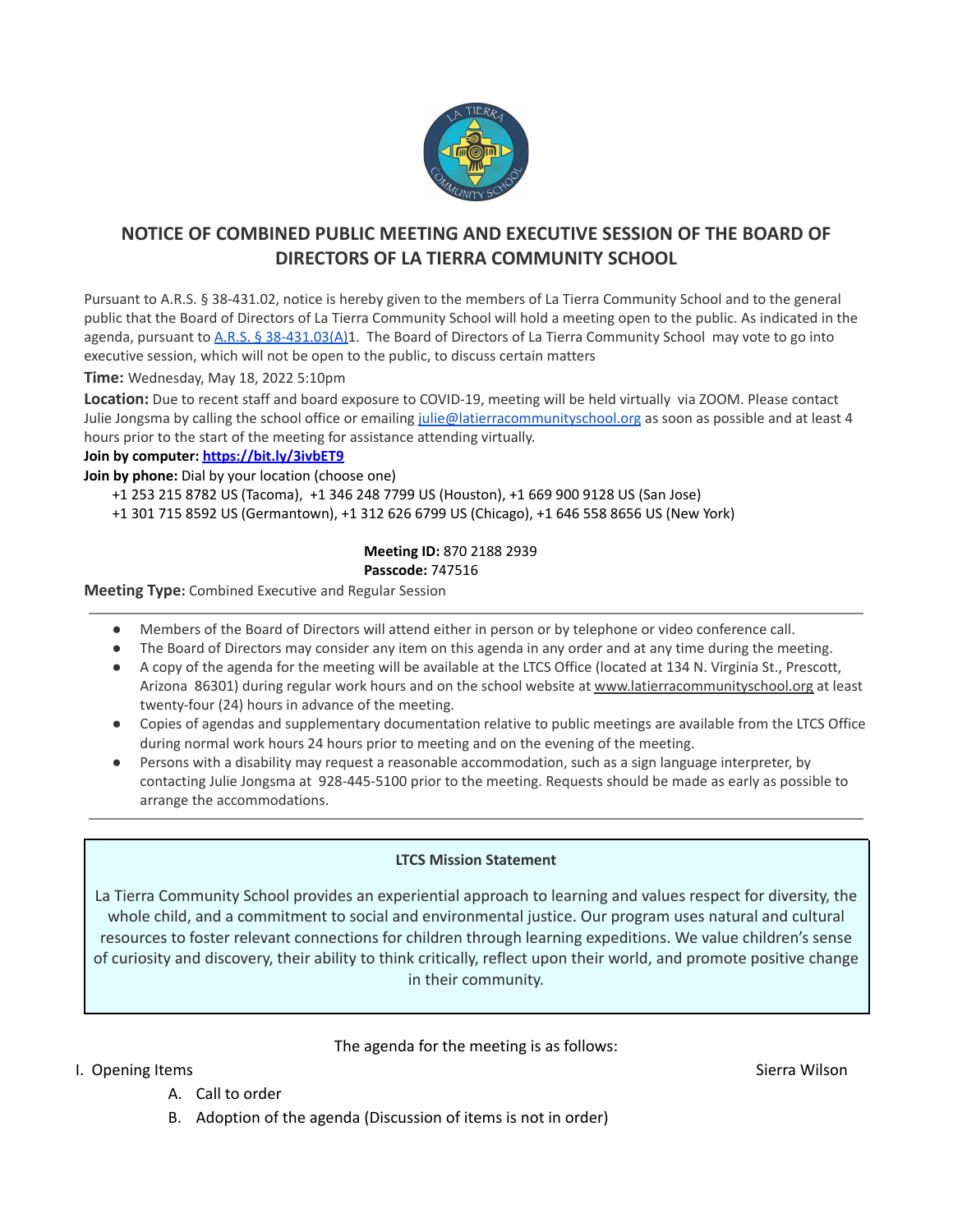C. Approve Minutes from 4/20/2022 and 5/2/2022

### II. Information Items

### Jongsma

- 1. Enrollment Board discussion of enrollment trends
- 2. Student Achievement
- 3. Maintenance
- 4. Finance
- 5. Personnel
- 6. Compliance -
- 7. COVID-19 Response (Discussion Item) Board and directors may discuss the state of affairs with regards to LTCS' response to COVID-19. May discuss finance, programs, policies, or guidelines related to the school's response to COVID-19.
- B. Board Report Sierra Wilson Sierra Wilson Sierra Wilson Sierra Wilson Sierra Wilson
	- 1. Planning/Board Calendar review upcoming board work
	- 2. Training review training needs and upcoming training schedules
	- 3. Recruitment/Board composition review composition and recruitment needs
- 
- C. Finance (Discussion Item) Julie Jongsma and Sierra Wilson
	- 1. Budget Summary Board will review monthly financial reports summary. Board discussion may follow.
	- 2. Covid-19 budget Financial implications of COVID-19 including changes in funding, additional funding sources and budgetary needs. Board discussion may follow.
	- 3. FY23 Budget (discussion). Board will review and suggest revisions for draft budget for FY23.
	- 4. Modifications to academic programming. Board will discuss programming needs in the context of the budget for FY23.
- III. Public Comments (Members of the Governing Body shall not discuss or take legal action on matters raised during and open call to the public unless the matters are properly noticed for discussion and legal action)

IV. Executive Session -

- A. Staff Configuration Board will discuss staff configuration for the next school year. The Board may go into closed session to discuss individual employee salaries and performance
- B. \*\*Pursuant to A.R.S. § [38-431.03\(A\)1](https://www.azleg.gov/ars/38/00431-03.htm). The Board of Directors of La Tierra Community School may vote to go into executive session, which will not be open to the public, to discuss employment, assignment, appointment, promotion, demotion, dismissal, and or salary. \*\*
- C. Leadership Structure SEE ACTION ITEM V.A
- D. Lease SEE ACTION ITEM V.C.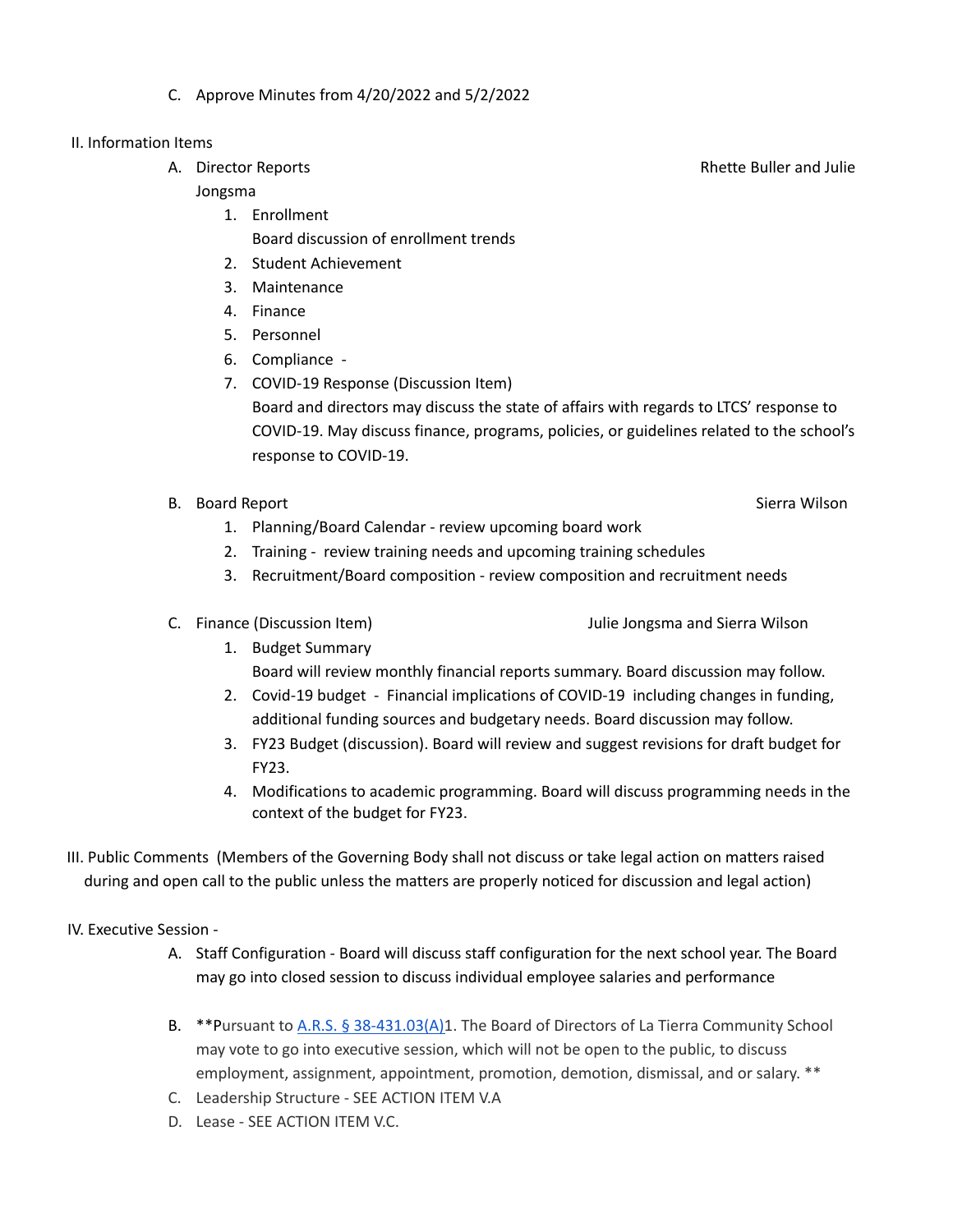\*\*Pursuant to A.R.S. § [38-431.03\(A\)7](https://www.azleg.gov/ars/38/00431-03.htm). The Board of Directors of La Tierra Community School may vote to go into executive session, which will not be open to the public, to consider its position and instruct its representatives regarding negotiations for the purchase, sale or lease of real property. \*\*

### V.Action Items (Matters on which the Governing Body may take legal action during the meeting)

A. Revised Leadership Structure and Administrative Contracts - Board will review and consider updated job descriptions for LTCS Administrators and contracts for administrators.

\*\*Pursuant to A.R.S. § [38-431.03\(A\)1](https://www.azleg.gov/ars/38/00431-03.htm). The Board of Directors of La Tierra Community School may vote to go into executive session, which will not be open to the public, to discuss employment, assignment, appointment, promotion, demotion, dismissal, and or salary. \*\*

- B. Add LTCS Charter Representative for the Arizona State Board for Charter Schools The board will approve an additional authorized representative to the charter board for La Tierra Community School.
- C. Lease Board will consider and discuss amendment to lease for FY23.

\*\*Pursuant to A.R.S. § [38-431.03\(A\)7](https://www.azleg.gov/ars/38/00431-03.htm). The Board of Directors of La Tierra Community School may vote to go into executive session, which will not be open to the public, to consider its position and instruct its representatives regarding negotiations for the purchase, sale or lease of real property. \*\*

### VI. Information and Discussion items

A. Admin Committee Updates

### VII. Information Items

- A. Future Agenda Items
- B. Meeting Dates

### VIII. Adjournment

# **CERTIFICATION OF POSTING NOTICE**

The undersigned hereby certifies that a copy of the attached notice was duly posted at the La Tierra Community School Office (124 N. Virginia St, Prescott, AZ 86301) on [*date and time*] in accordance with the statement filed by the [*name of public body*].

Office:

| $\sim$<br>$\sim$<br>Uđ |  |  |  |
|------------------------|--|--|--|
|------------------------|--|--|--|

| Bv |                                   | Iname and title of person signing the |
|----|-----------------------------------|---------------------------------------|
|    | and and the second control of the |                                       |

Website:

certification]